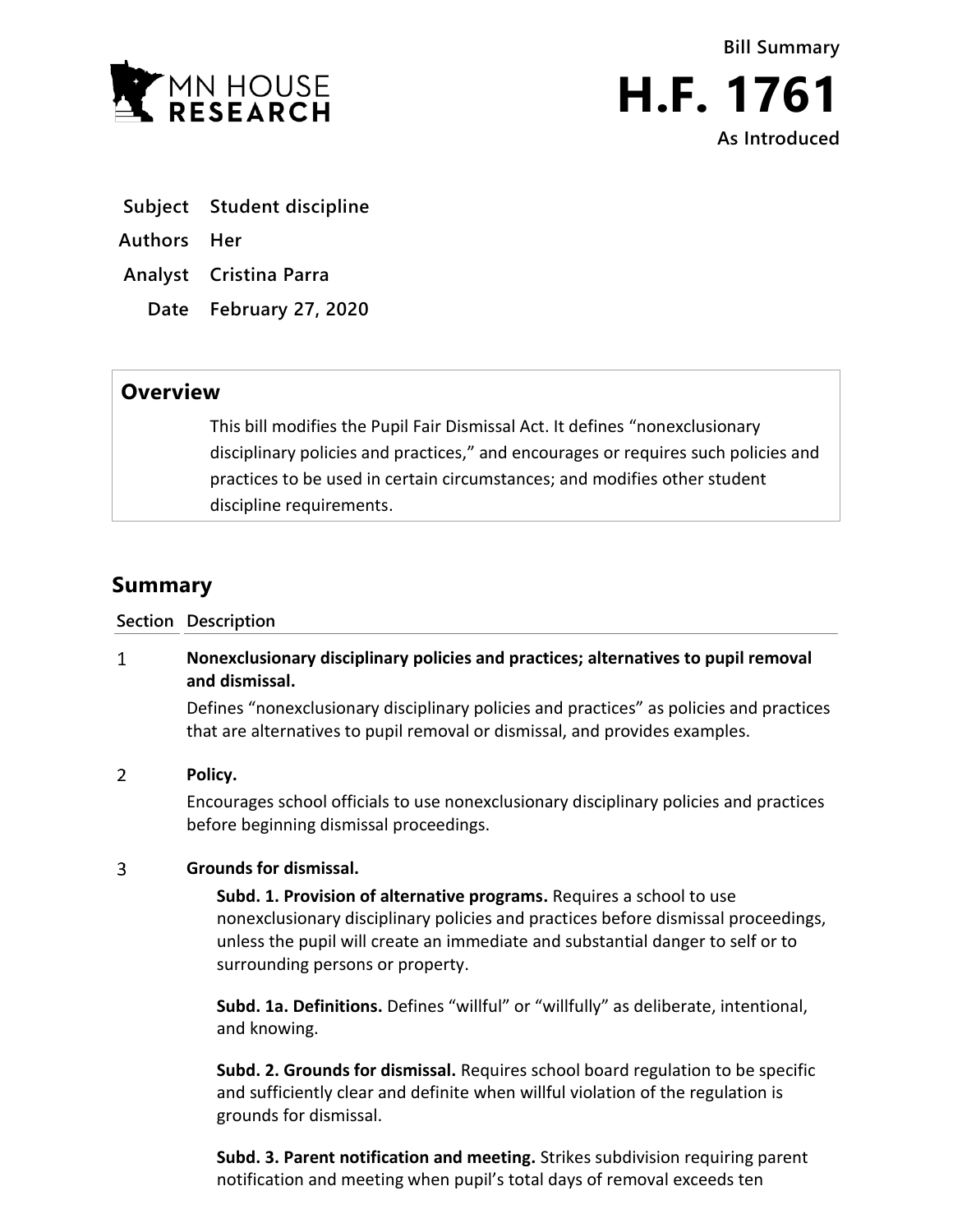## **Section Description**

cumulative days in a school year, and requiring mental health screening for pupil. This language is moved to another section.

#### $\overline{4}$ **Administrator notifies pupil of grounds for expulsion.**

Allows a pupil to present pupil's version of facts and ask questions at informal administrative conference. Requires administrator notify pupil that pupil is not required to present pupil's version of facts.

#### 5 **Written notice of grounds for suspension.**

Modifies requirements for written notice of grounds for suspension. Requires written notice to contain documents indicating the nonexclusionary disciplinary policies and practices initially used with the pupil, the length of the suspension, a readmission plan that includes the pupil's date of return to school, and a request for a meeting with the parent.

#### 6 **Parent notification and meeting; suspension; mental health screening.**

(a) Requires school official to make reasonable attempts to meet with pupil and parent within 30 calendar days of suspending a pupil.

(b) Requires district to make reasonable attempts to meet with pupil and parent if total days of removal from school exceed ten cumulative days in school year before removing the pupil, and arrange for mental health screening for pupil.

#### $\overline{7}$ **Suspension procedures; minimum educational services.**

Requires school officials to give suspended pupil a reasonable opportunity to complete school work assigned during suspension and receive full credit for satisfactorily completing assignments. Encourages a principal to designate a liaison to work with pupil's teachers to allow pupil to receive timely course materials and other information, and complete daily and weekly assignments and receive teacher feedback.

#### 8 **Suspension procedures; complaint procedure.**

Allows a party to a suspension to file a complaint with the commissioner alleging requirements of Pupil Fair Dismissal Act have not been met. Requires commissioner to investigate a complaint, review all relevant information, and issue a written decision within 30 days of receiving complaint. If the commissioner finds the school board failed to meet statutory requirements, commissioner must order corrective action. A complaint must be submitted within 180 days of alleged violation.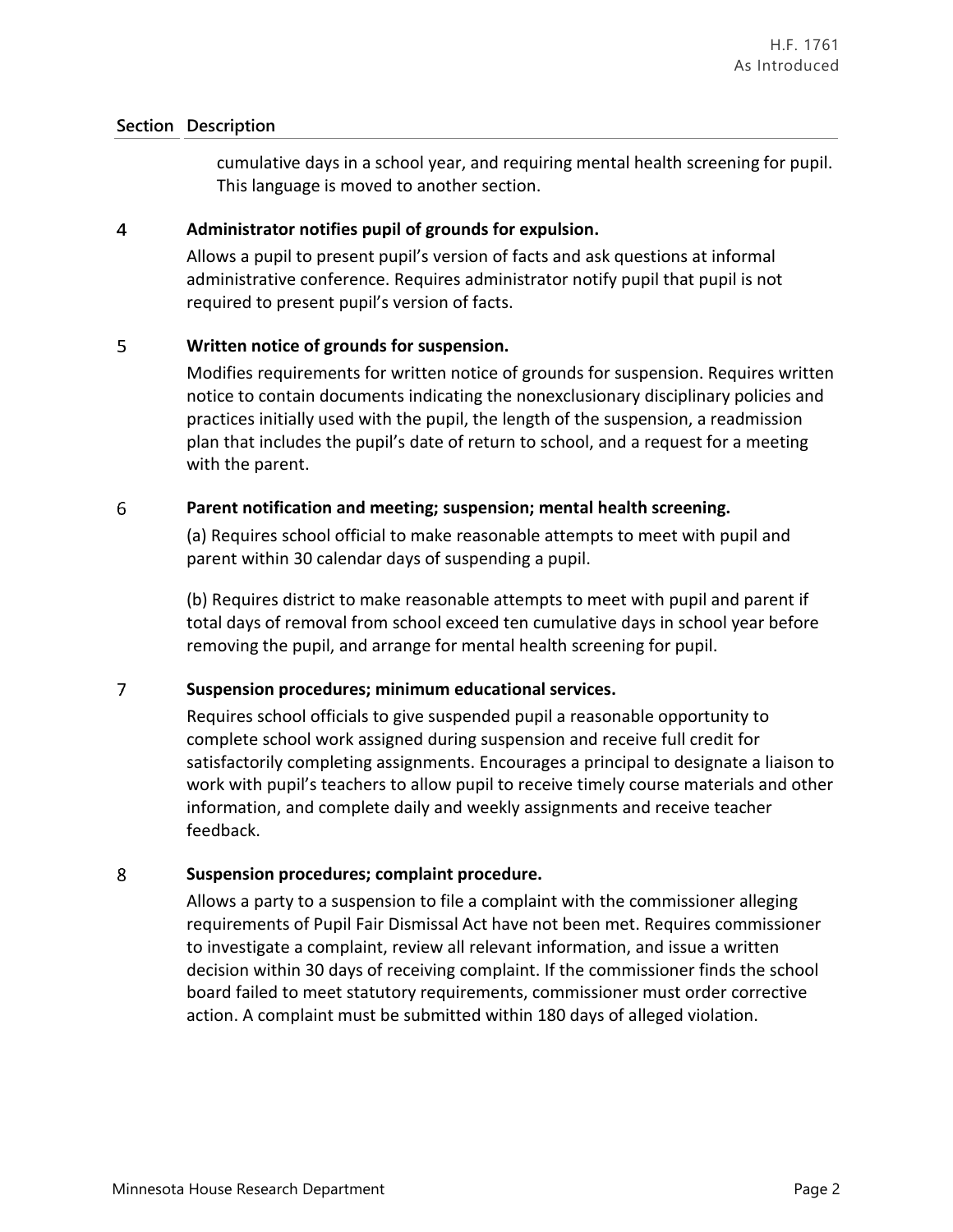## **Section Description**

#### 9 **Exclusion and expulsion procedures; written notice.**

Requires written notice of intent to explain the grounds for expelling the pupil instead of imposing nonexclusionary disciplinary policies and practices. Requires the Department of Education to post legal assistance resource list on its website.

#### 10 **Exclusions and expulsions; physical assaults.**

Requires school districts to report pupil withdrawal agreements to the Department of Education. Requires school district to report, for each exclusion or expulsion or pupil withdrawal agreement, the pupil's behavior leading to the discipline, the nonexclusionary disciplinary policies and practices used, and any attempts to provide the pupil with alternative educational services before excluding or expelling the pupil.

#### 11 **Policies to be established.**

Requires a school district to develop and report to the commissioner a policy on the appropriate use of school resource officers and crisis teams to remove students with individualized education programs from school grounds.

#### 12 **Discipline and removal of pupils from class.**

**Subd. 1. Required policy.** Requires written policy to include potential consequences for violations of rules, and parental notification requirements.

**Subd. 2. Grounds for removal from class.** Reduces from ten to five the number of removals from class that trigger requirement to meet with pupil's parent to discuss the problem that is causing the pupil to be removed.

**Subd. 3. Policy components.** Requires policy to include potential consequences for violations of code of conduct rather than minimum consequences. Makes technical changes.

#### 13 **Parent notification.**

Requires a school administrator to make and document efforts to immediately contact the parent of a pupil removed from school by a peace officer or school resource officer unless notice is specifically prohibited by law. Requires administrator to make reasonable efforts to notify parent of a pupil who is secluded by the end of the same school day.